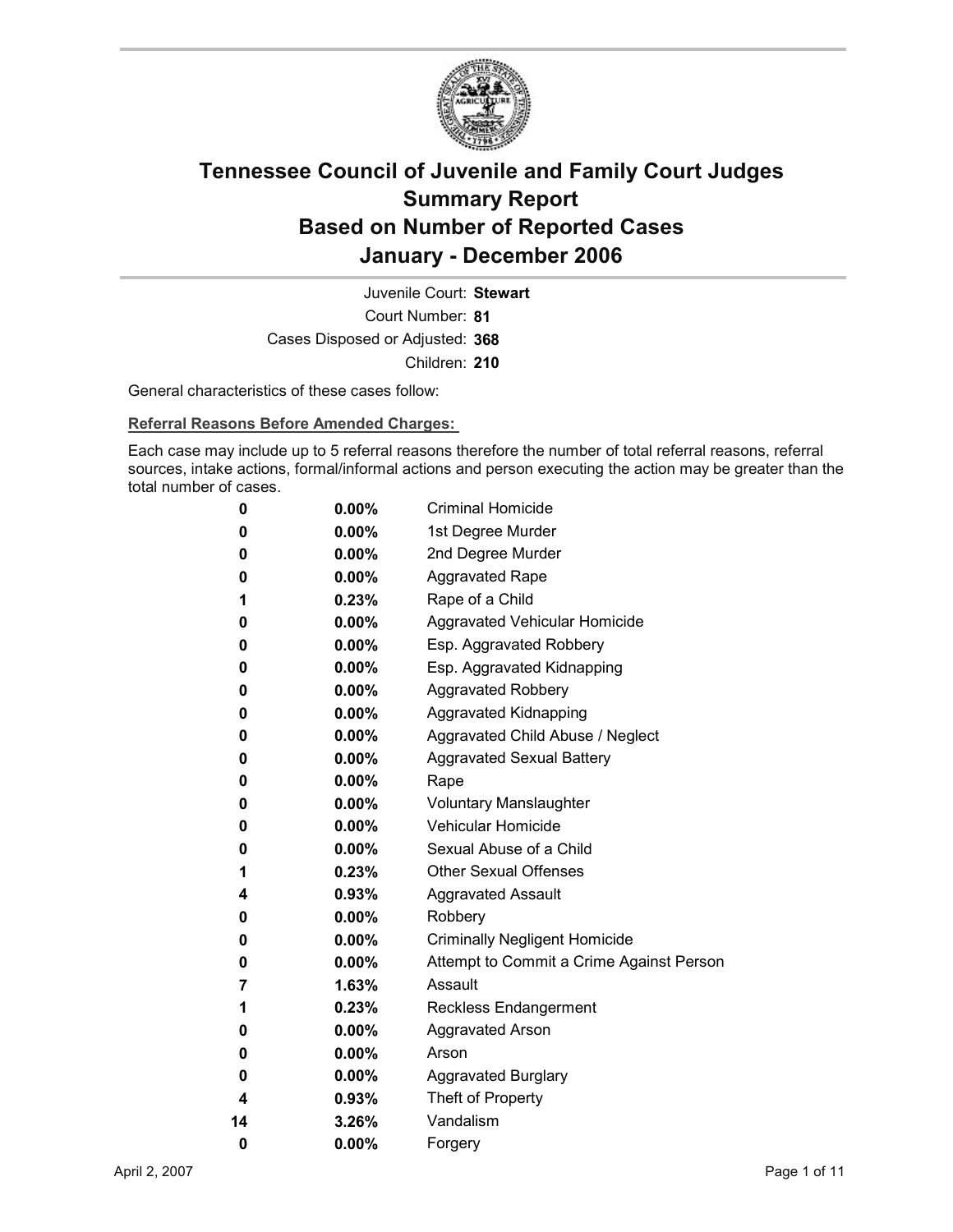

Court Number: **81** Juvenile Court: **Stewart** Cases Disposed or Adjusted: **368** Children: **210**

#### **Referral Reasons Before Amended Charges:**

Each case may include up to 5 referral reasons therefore the number of total referral reasons, referral sources, intake actions, formal/informal actions and person executing the action may be greater than the total number of cases.

| 0  | $0.00\%$ | <b>Worthless Checks</b>                                     |
|----|----------|-------------------------------------------------------------|
| 0  | 0.00%    | Illegal Possession / Fraudulent Use of Credit / Debit Cards |
| 9  | 2.10%    | <b>Burglary</b>                                             |
| 0  | 0.00%    | Unauthorized Use of a Vehicle                               |
| 0  | $0.00\%$ | <b>Cruelty to Animals</b>                                   |
| 0  | 0.00%    | Sale of Controlled Substances                               |
| 4  | 0.93%    | <b>Other Drug Offenses</b>                                  |
| 5  | 1.17%    | Possession of Controlled Substances                         |
| 0  | $0.00\%$ | <b>Criminal Attempt</b>                                     |
| 0  | $0.00\%$ | Carrying Weapons on School Property                         |
| 1  | 0.23%    | Unlawful Carrying / Possession of a Weapon                  |
| 4  | 0.93%    | <b>Evading Arrest</b>                                       |
| 0  | $0.00\%$ | Escape                                                      |
| 2  | 0.47%    | Driving Under Influence (DUI)                               |
| 7  | 1.63%    | Possession / Consumption of Alcohol                         |
| 1  | 0.23%    | Resisting Stop, Frisk, Halt, Arrest or Search               |
| 0  | 0.00%    | <b>Aggravated Criminal Trespass</b>                         |
| 4  | 0.93%    | Harassment                                                  |
| 0  | 0.00%    | Failure to Appear                                           |
| 2  | 0.47%    | Filing a False Police Report                                |
| 0  | $0.00\%$ | Criminal Impersonation                                      |
| 1  | 0.23%    | <b>Disorderly Conduct</b>                                   |
| 1  | 0.23%    | <b>Criminal Trespass</b>                                    |
| 10 | 2.33%    | <b>Public Intoxication</b>                                  |
| 0  | $0.00\%$ | Gambling                                                    |
| 91 | 21.21%   | Traffic                                                     |
| 0  | $0.00\%$ | <b>Local Ordinances</b>                                     |
| 1  | 0.23%    | Violation of Wildlife Regulations                           |
| 0  | $0.00\%$ | Contempt of Court                                           |
| 9  | 2.10%    | <b>Violation of Probation</b>                               |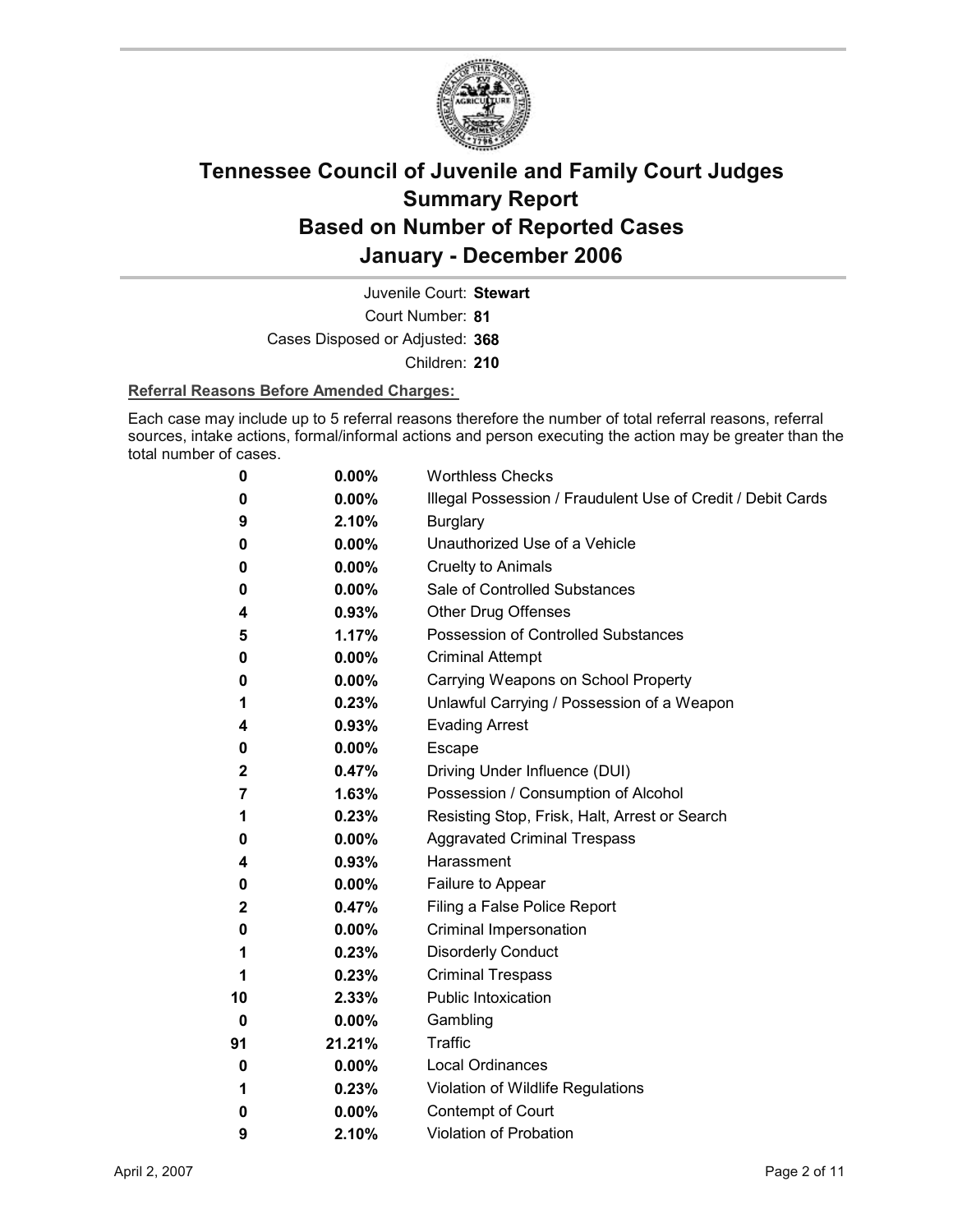

Court Number: **81** Juvenile Court: **Stewart** Cases Disposed or Adjusted: **368** Children: **210**

#### **Referral Reasons Before Amended Charges:**

Each case may include up to 5 referral reasons therefore the number of total referral reasons, referral sources, intake actions, formal/informal actions and person executing the action may be greater than the total number of cases.

| 429          | 100.00%  | <b>Total Referrals</b>                 |
|--------------|----------|----------------------------------------|
| 12           | 2.80%    | Other                                  |
| 0            | $0.00\%$ | <b>Consent to Marry</b>                |
| 0            | $0.00\%$ | <b>Request for Medical Treatment</b>   |
| 1            | 0.23%    | <b>Child Support</b>                   |
| 4            | 0.93%    | Paternity / Legitimation               |
| 9            | 2.10%    | Visitation                             |
| 21           | 4.90%    | Custody                                |
| 36           | 8.39%    | <b>Foster Care Review</b>              |
| 1            | 0.23%    | <b>Administrative Review</b>           |
| 111          | 25.87%   | <b>Judicial Review</b>                 |
|              | 0.23%    | Violation of Informal Adjustment       |
| 0            | 0.00%    | <b>Violation of Pretrial Diversion</b> |
| 6            | 1.40%    | <b>Termination of Parental Rights</b>  |
| 14           | 3.26%    | Dependency / Neglect                   |
| $\bf{0}$     | $0.00\%$ | <b>Physically Abused Child</b>         |
|              | 0.23%    | Sexually Abused Child                  |
|              | 0.23%    | Violation of Curfew                    |
| 0            | $0.00\%$ | Violation of a Valid Court Order       |
| $\bf{0}$     | $0.00\%$ | Possession of Tobacco Products         |
| 0            | $0.00\%$ | Out-of-State Runaway                   |
| 3            | 0.70%    | In-State Runaway                       |
| 6            | 1.40%    | Truancy                                |
| 15           | 3.50%    | <b>Unruly Behavior</b>                 |
| $\mathbf{3}$ | 0.70%    | Violation of Aftercare                 |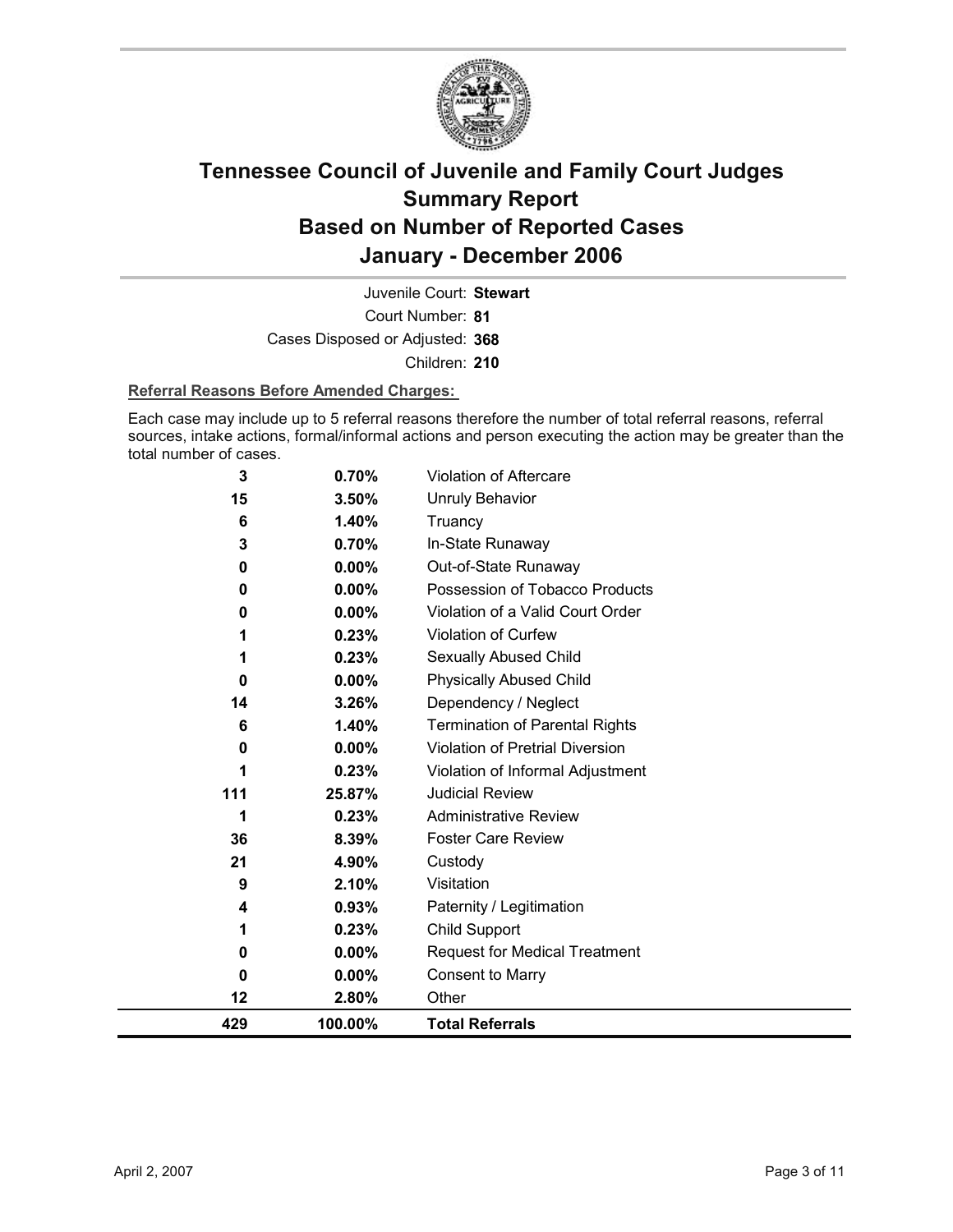

|                             |                                 | Juvenile Court: Stewart           |  |
|-----------------------------|---------------------------------|-----------------------------------|--|
|                             |                                 | Court Number: 81                  |  |
|                             | Cases Disposed or Adjusted: 368 |                                   |  |
|                             |                                 | Children: 210                     |  |
| <b>Referral Sources: 1</b>  |                                 |                                   |  |
| 161                         | 37.53%                          | Law Enforcement                   |  |
| 34                          | 7.93%                           | Parents                           |  |
| 9                           | 2.10%                           | Relatives                         |  |
| 0                           | 0.00%                           | Self                              |  |
| 21                          | 4.90%                           | School                            |  |
| 0                           | $0.00\%$                        | <b>CSA</b>                        |  |
| 51                          | 11.89%                          | <b>DCS</b>                        |  |
| $\mathbf 0$                 | 0.00%                           | Other State Department            |  |
| 0                           | 0.00%                           | <b>District Attorney's Office</b> |  |
| 136                         | 31.70%                          | <b>Court Staff</b>                |  |
| $\mathbf 0$                 | 0.00%                           | Social Agency                     |  |
| 0                           | 0.00%                           | <b>Other Court</b>                |  |
| 7                           | 1.63%                           | Victim                            |  |
| 4                           | 0.93%                           | Child & Parent                    |  |
| 0                           | 0.00%                           | Hospital                          |  |
| 0                           | 0.00%                           | Unknown                           |  |
| 6                           | 1.40%                           | Other                             |  |
| 429                         | 100.00%                         | <b>Total Referral Sources</b>     |  |
| Age of Child at Referral: 2 |                                 |                                   |  |
| 50                          | 23.81%                          | Ages 10 and Under                 |  |
| 13                          | <b>6 19%</b>                    | Ages 11 through 12                |  |

| 210 | 100.00%  | <b>Total Child Count</b> |
|-----|----------|--------------------------|
| 0   | $0.00\%$ | Unknown / Not Reported   |
| 1   | 0.48%    | Ages 19 and Over         |
| 52  | 24.76%   | Ages 17 through 18       |
| 65  | 30.95%   | Ages 15 through 16       |
| 29  | 13.81%   | Ages 13 through 14       |
| 13  | 6.19%    | Ages 11 through 12       |
| --  | -----    |                          |

<sup>1</sup> If different than number of Referral Reasons (429), verify accuracy of your court's data.

<sup>2</sup> One child could be counted in multiple categories, verify accuracy of your court's data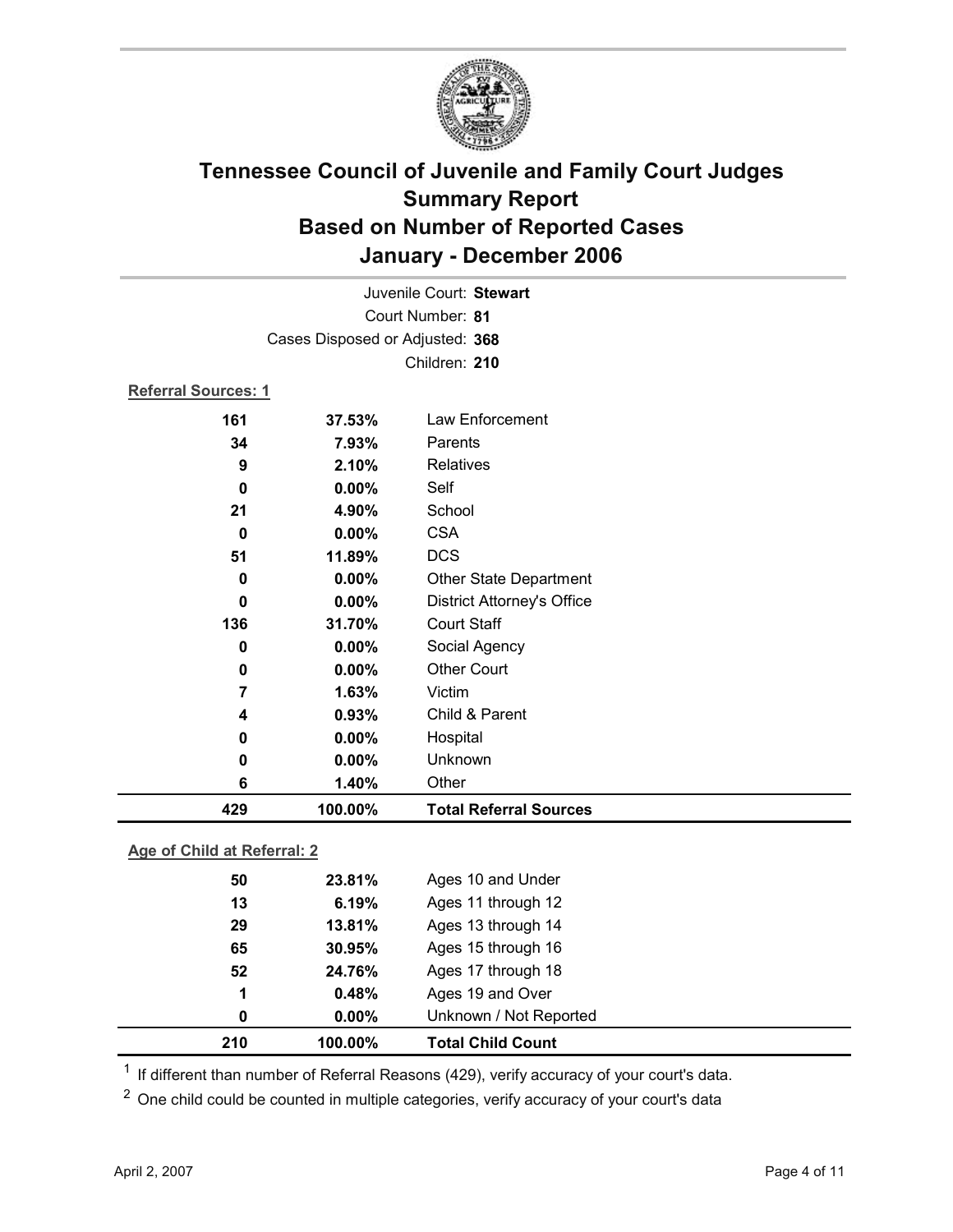

| Juvenile Court: Stewart                 |                  |                          |  |  |
|-----------------------------------------|------------------|--------------------------|--|--|
|                                         | Court Number: 81 |                          |  |  |
| Cases Disposed or Adjusted: 368         |                  |                          |  |  |
|                                         | Children: 210    |                          |  |  |
| Sex of Child: 1                         |                  |                          |  |  |
| 128                                     | 60.95%           | Male                     |  |  |
| 82                                      | 39.05%           | Female                   |  |  |
| $\mathbf 0$                             | 0.00%            | Unknown                  |  |  |
| 210                                     | 100.00%          | <b>Total Child Count</b> |  |  |
| Race of Child: 1                        |                  |                          |  |  |
| 197                                     | 93.81%           | White                    |  |  |
| $\overline{7}$                          | 3.33%            | African American         |  |  |
| $\pmb{0}$                               | 0.00%            | <b>Native American</b>   |  |  |
| 0                                       | 0.00%            | Asian                    |  |  |
| 3                                       | 1.43%            | Mixed                    |  |  |
| 3                                       | 1.43%            | Unknown                  |  |  |
| 210                                     | 100.00%          | <b>Total Child Count</b> |  |  |
| <b>Hispanic Origin: 1</b>               |                  |                          |  |  |
| 3                                       | 1.43%            | Yes                      |  |  |
| 201                                     | 95.71%           | No                       |  |  |
| $6\phantom{1}6$                         | 2.86%            | Unknown                  |  |  |
| 210                                     | 100.00%          | <b>Total Child Count</b> |  |  |
| <b>School Enrollment of Children: 1</b> |                  |                          |  |  |
| 177                                     | 84.29%           | Yes                      |  |  |
| 30                                      | 14.29%           | No                       |  |  |
| 3                                       | 1.43%            | Unknown                  |  |  |
| 210                                     | 100.00%          | <b>Total Child Count</b> |  |  |

 $1$  One child could be counted in multiple categories, verify accuracy of your court's data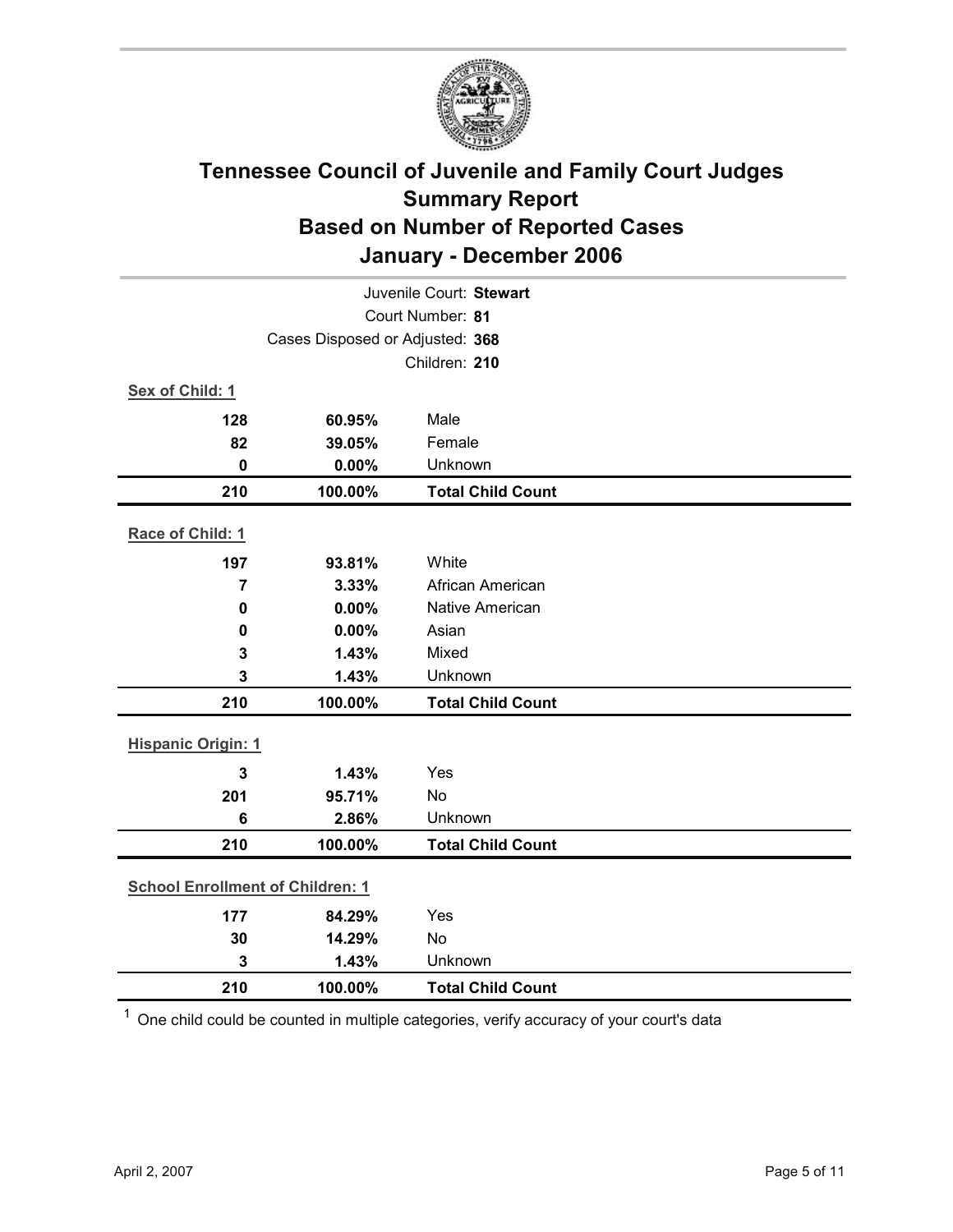

Court Number: **81** Juvenile Court: **Stewart** Cases Disposed or Adjusted: **368** Children: **210 Living Arrangement of Child at Time of Referral: 1 50 23.81%** With Both Biological Parents

| 210          | 100.00% | <b>Total Child Count</b>     |
|--------------|---------|------------------------------|
| 6            | 2.86%   | Other                        |
| 1            | 0.48%   | Unknown                      |
| 1            | 0.48%   | Independent                  |
| 1            | 0.48%   | In an Institution            |
| 3            | 1.43%   | In a Residential Center      |
| 1            | 0.48%   | In a Group Home              |
| 18           | 8.57%   | With Foster Family           |
| $\mathbf{2}$ | 0.95%   | <b>With Adoptive Parents</b> |
| 24           | 11.43%  | <b>With Relatives</b>        |
| 23           | 10.95%  | <b>With Father</b>           |
| 51           | 24.29%  | <b>With Mother</b>           |
| 19           | 9.05%   | With Mother and Stepfather   |
| 10           | 4.76%   | With Father and Stepmother   |
|              |         |                              |

### **Type of Detention: 2**

| 368 | 100.00%  | <b>Total Detention Count</b> |
|-----|----------|------------------------------|
| 0   | $0.00\%$ | Other                        |
| 368 | 100.00%  | Does Not Apply               |
| 0   | $0.00\%$ | <b>Unknown</b>               |
| 0   | $0.00\%$ | <b>Psychiatric Hospital</b>  |
| 0   | $0.00\%$ | Jail - No Separation         |
| 0   | $0.00\%$ | Jail - Partial Separation    |
| 0   | $0.00\%$ | Jail - Complete Separation   |
| 0   | $0.00\%$ | Juvenile Detention Facility  |
| 0   | $0.00\%$ | Non-Secure Placement         |
|     |          |                              |

 $<sup>1</sup>$  One child could be counted in multiple categories, verify accuracy of your court's data</sup>

 $2$  If different than number of Cases (368) verify accuracy of your court's data.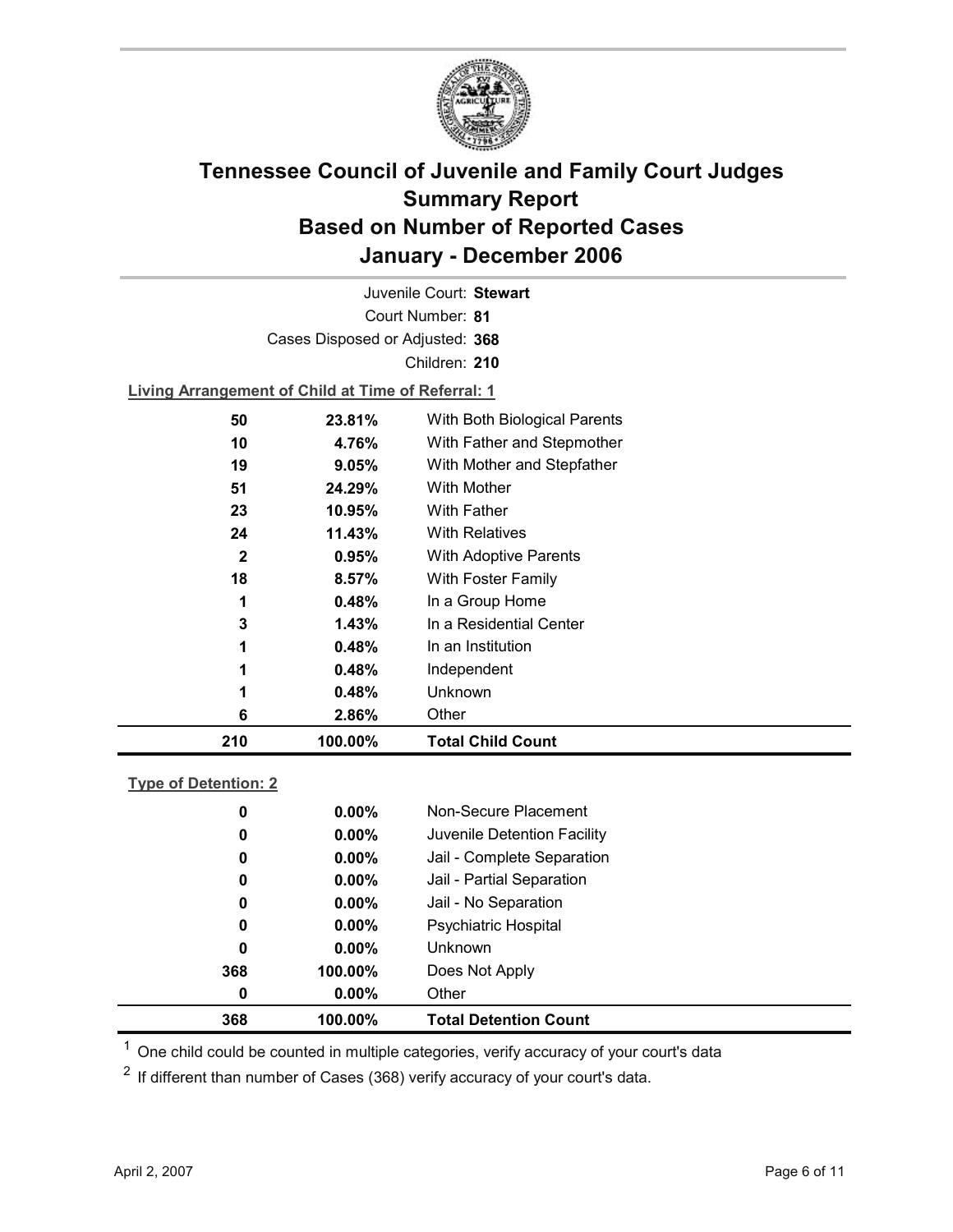

| Juvenile Court: Stewart  |                                                    |                                     |  |  |
|--------------------------|----------------------------------------------------|-------------------------------------|--|--|
| Court Number: 81         |                                                    |                                     |  |  |
|                          | Cases Disposed or Adjusted: 368                    |                                     |  |  |
|                          |                                                    | Children: 210                       |  |  |
|                          | <b>Placement After Secure Detention Hearing: 1</b> |                                     |  |  |
| 0                        | $0.00\%$<br>Returned to Prior Living Arrangement   |                                     |  |  |
| 0                        | $0.00\%$                                           | Juvenile Detention Facility         |  |  |
| 0                        | 0.00%                                              | Jail                                |  |  |
| 0                        | $0.00\%$                                           | Shelter / Group Home                |  |  |
| $\bf{0}$                 | $0.00\%$                                           | <b>Foster Family Home</b>           |  |  |
| 0                        | Psychiatric Hospital<br>0.00%                      |                                     |  |  |
| $\bf{0}$                 | Unknown / Not Reported<br>0.00%                    |                                     |  |  |
| 368                      | Does Not Apply<br>100.00%                          |                                     |  |  |
| 0                        | Other<br>$0.00\%$                                  |                                     |  |  |
|                          |                                                    |                                     |  |  |
| 368                      | 100.00%                                            | <b>Total Placement Count</b>        |  |  |
|                          |                                                    |                                     |  |  |
| <b>Intake Actions: 2</b> |                                                    |                                     |  |  |
| 159                      | 37.06%                                             | <b>Petition Filed</b>               |  |  |
| 31                       | 7.23%                                              | <b>Motion Filed</b>                 |  |  |
| 99                       | 23.08%                                             | <b>Citation Processed</b>           |  |  |
| 0                        | $0.00\%$                                           | Notification of Paternity Processed |  |  |
| 132                      | 30.77%                                             | Scheduling of Judicial Review       |  |  |
| $\bf{0}$                 | 0.00%                                              | Scheduling of Administrative Review |  |  |
| 6                        | 1.40%                                              | Scheduling of Foster Care Review    |  |  |
| 0                        | 0.00%                                              | Unknown                             |  |  |
| $\mathbf 2$<br>0         | 0.47%<br>$0.00\%$                                  | Does Not Apply<br>Other             |  |  |

 $1$  If different than number of Cases (368) verify accuracy of your court's data.

 $2$  If different than number of Referral Reasons (429), verify accuracy of your court's data.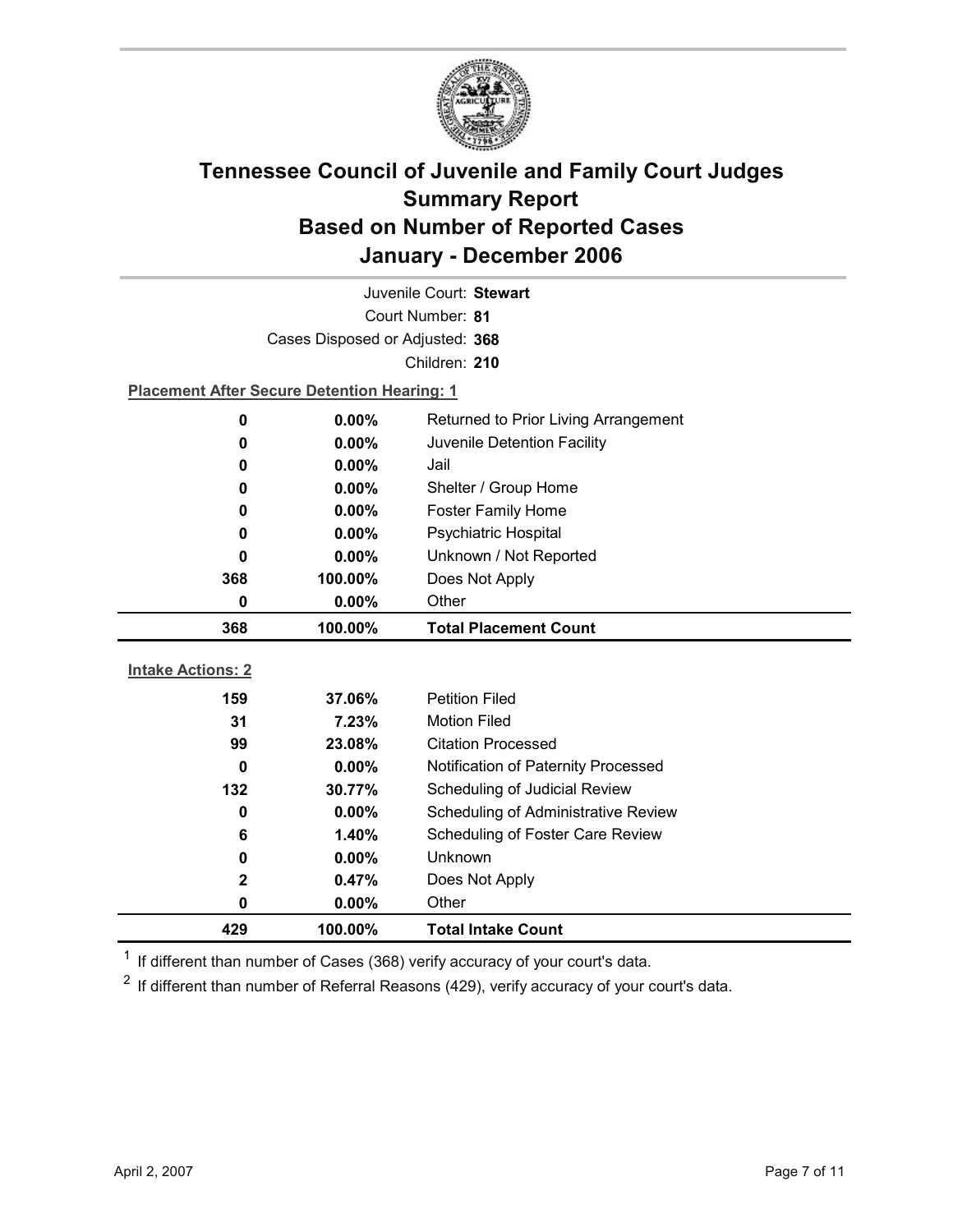

Court Number: **81** Juvenile Court: **Stewart** Cases Disposed or Adjusted: **368** Children: **210**

#### **Last Grade Completed by Child: 1**

| 26             | 12.38%                                  | Too Young for School         |  |  |
|----------------|-----------------------------------------|------------------------------|--|--|
| $\mathbf 2$    | 0.95%                                   | Preschool                    |  |  |
| 1              | 0.48%                                   | Kindergarten                 |  |  |
| 6              | 2.86%                                   | 1st Grade                    |  |  |
| 4              | 1.90%                                   | 2nd Grade                    |  |  |
| 3              | 1.43%                                   | 3rd Grade                    |  |  |
| $\overline{7}$ | 3.33%                                   | 4th Grade                    |  |  |
| 4              | 1.90%                                   | 5th Grade                    |  |  |
| 9              | 4.29%                                   | 6th Grade                    |  |  |
| 15             | 7.14%                                   | 7th Grade                    |  |  |
| 24             | 11.43%                                  | 8th Grade                    |  |  |
| 29             | 13.81%                                  | 9th Grade                    |  |  |
| 34             | 16.19%                                  | 10th Grade                   |  |  |
| 35             | 16.67%                                  | 11th Grade                   |  |  |
| 6              | 2.86%                                   | 12th Grade                   |  |  |
| 0              | 0.00%                                   | Non-Graded Special Ed        |  |  |
| 0              | 0.00%                                   | <b>GED</b>                   |  |  |
| 0              | 0.00%                                   | Graduated                    |  |  |
| 0              | 0.00%                                   | <b>Never Attended School</b> |  |  |
| 4              | 1.90%                                   | Unknown                      |  |  |
| 1              | 0.48%                                   | Other                        |  |  |
| 210            | 100.00%                                 | <b>Total Child Count</b>     |  |  |
|                | <b>Enrolled in Special Education: 1</b> |                              |  |  |
| 32             | 15.24%                                  | Yes                          |  |  |
| 173            | 82.38%                                  | No                           |  |  |
| 5              | 2.38%                                   | Unknown                      |  |  |

 $1$  One child could be counted in multiple categories, verify accuracy of your court's data

**210 100.00% Total Child Count**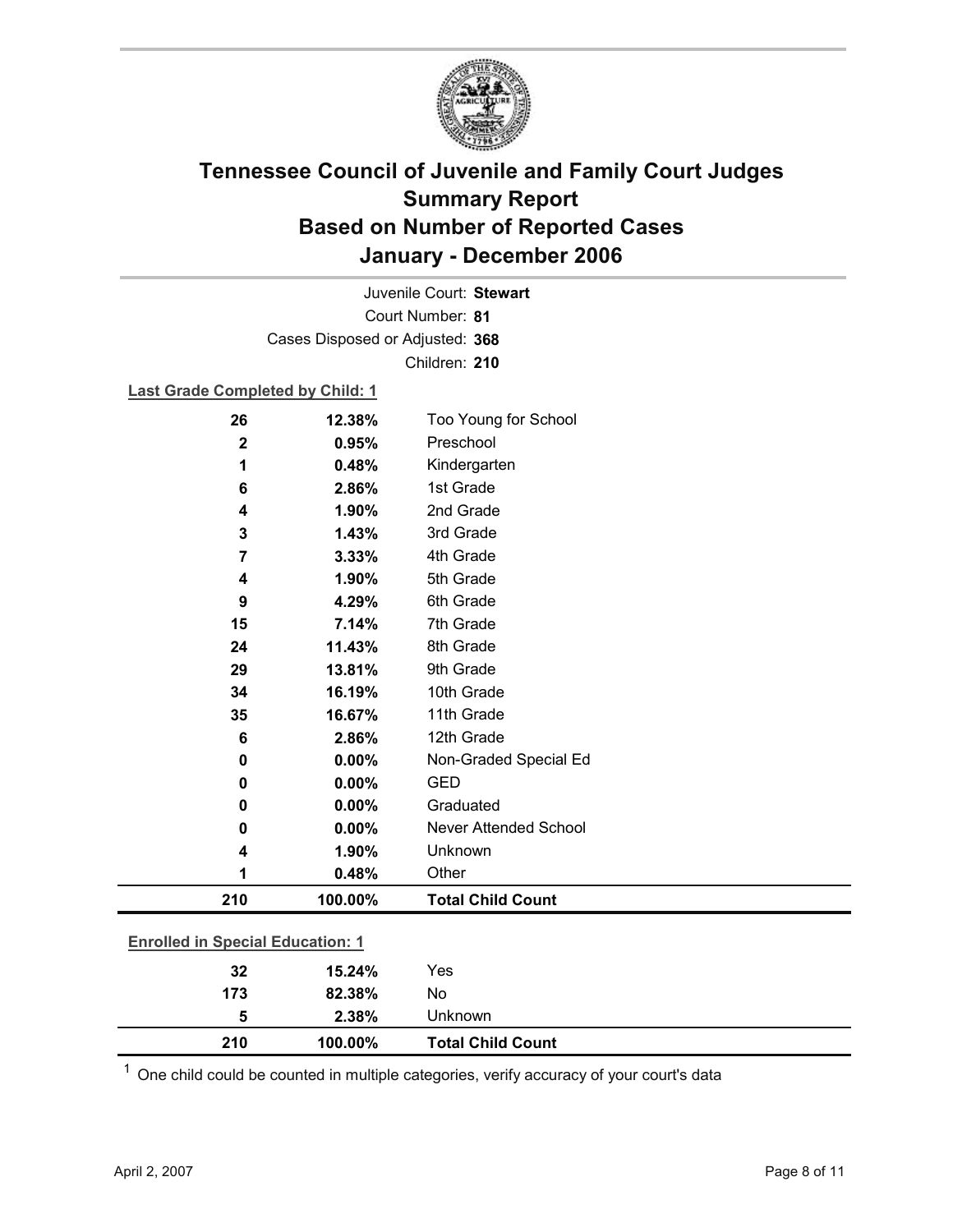

|                  | Juvenile Court: Stewart         |                           |  |  |
|------------------|---------------------------------|---------------------------|--|--|
|                  | Court Number: 81                |                           |  |  |
|                  | Cases Disposed or Adjusted: 368 |                           |  |  |
|                  | Children: 210                   |                           |  |  |
|                  | <b>Action Executed By: 1</b>    |                           |  |  |
| 410              | 95.57%                          | Judge                     |  |  |
| $\boldsymbol{0}$ | $0.00\%$                        | Referee                   |  |  |
| 19               | 4.43%                           | <b>YSO</b>                |  |  |
| $\boldsymbol{0}$ | $0.00\%$                        | Other                     |  |  |
| 0                | $0.00\%$                        | Unknown / Not Reported    |  |  |
| 429              | 100.00%                         | <b>Total Action Count</b> |  |  |

### **Formal / Informal Actions: 1**

| 49  | 11.42%   | Dismissed                                      |
|-----|----------|------------------------------------------------|
| 1   | 0.23%    | Retired / Nolle Prosequi                       |
| 62  | 14.45%   | <b>Complaint Substantiated Delinquent</b>      |
| 13  | 3.03%    | <b>Complaint Substantiated Status Offender</b> |
| 8   | 1.86%    | Complaint Substantiated Dependent / Neglected  |
| 0   | $0.00\%$ | <b>Complaint Substantiated Abused</b>          |
| 0   | $0.00\%$ | <b>Complaint Substantiated Mentally III</b>    |
| 91  | 21.21%   | Informal Adjustment                            |
|     | 0.23%    | <b>Pretrial Diversion</b>                      |
| 0   | $0.00\%$ | <b>Transfer to Adult Court Hearing</b>         |
| 0   | $0.00\%$ | Charges Cleared by Transfer to Adult Court     |
| 189 | 44.06%   | <b>Special Proceeding</b>                      |
| 6   | $1.40\%$ | <b>Review Concluded</b>                        |
| 6   | $1.40\%$ | Case Held Open                                 |
| 3   | 0.70%    | Other                                          |
| 0   | $0.00\%$ | Unknown / Not Reported                         |
| 429 | 100.00%  | <b>Total Action Count</b>                      |

 $1$  If different than number of Referral Reasons (429), verify accuracy of your court's data.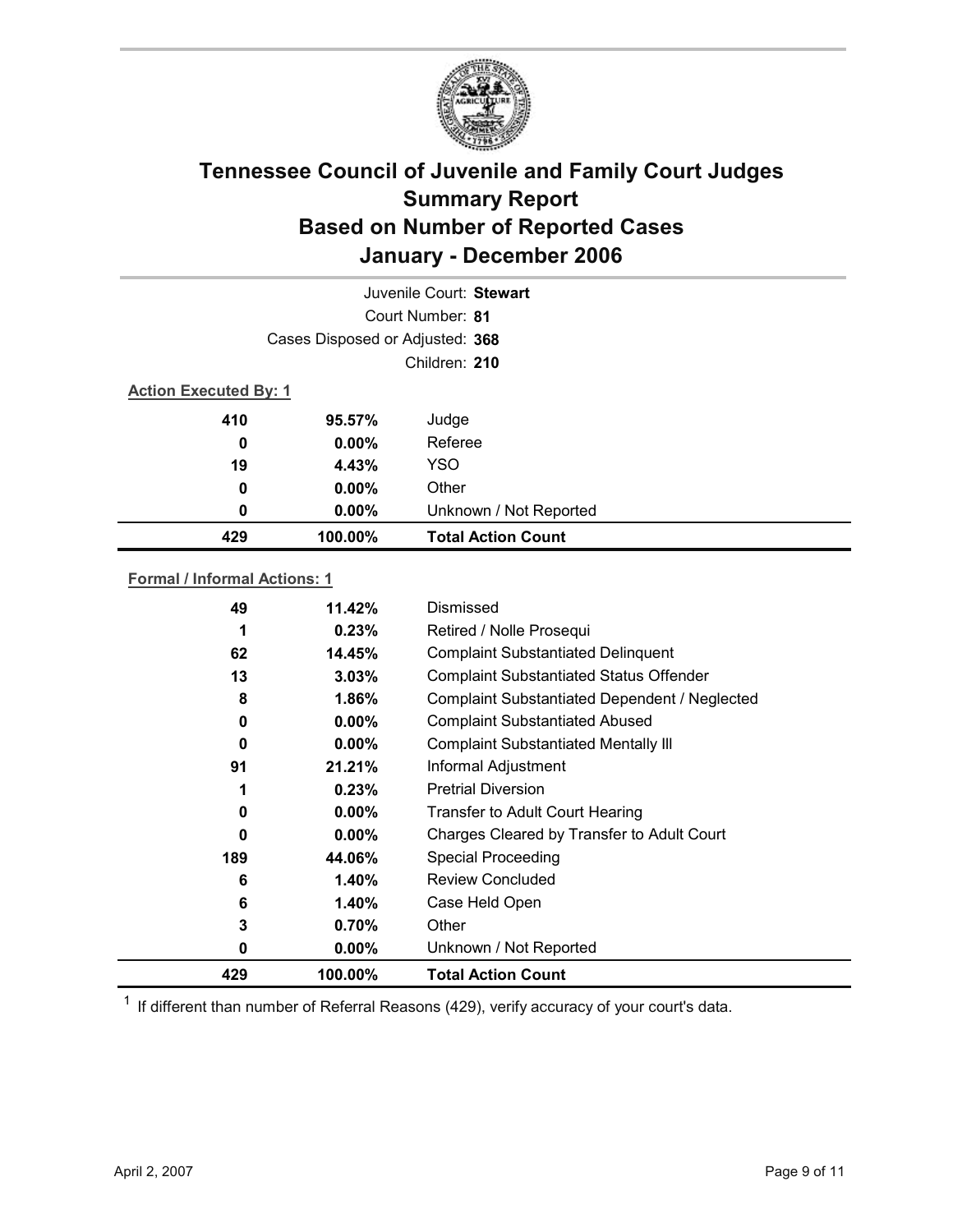

|                                 |                                                       | Juvenile Court: Stewart                              |
|---------------------------------|-------------------------------------------------------|------------------------------------------------------|
|                                 |                                                       | Court Number: 81                                     |
| Cases Disposed or Adjusted: 368 |                                                       |                                                      |
|                                 |                                                       | Children: 210                                        |
| <b>Case Outcomes:</b>           | There can be multiple outcomes for one child or case. |                                                      |
| 24                              | 3.49%                                                 | Case Dismissed                                       |
| 0                               | $0.00\%$                                              | Case Retired or Nolle Prosequi                       |
| 3                               | 0.44%                                                 | Warned / Counseled                                   |
| 82                              | 11.92%                                                | Held Open For Review                                 |
| 47                              | 6.83%                                                 | Supervision / Probation to Juvenile Court            |
| 1                               | 0.15%                                                 | <b>Probation to Parents</b>                          |
| 0                               | $0.00\%$                                              | Referral to Another Entity for Supervision / Service |
| 10                              | 1.45%                                                 | Referred for Mental Health Counseling                |
| 18                              | 2.62%                                                 | Referred for Alcohol and Drug Counseling             |
| 0                               | 0.00%                                                 | Referred to Alternative School                       |
| 0                               | $0.00\%$                                              | Referred to Private Child Agency                     |
| 23                              | 3.34%                                                 | Referred to Defensive Driving School                 |
| 0                               | $0.00\%$                                              | Referred to Alcohol Safety School                    |
| 1                               | 0.15%                                                 | Referred to Juvenile Court Education-Based Program   |
| 3                               | 0.44%                                                 | Driver's License Held Informally                     |
| 0                               | $0.00\%$                                              | <b>Voluntary Placement with DMHMR</b>                |
| 0                               | 0.00%                                                 | <b>Private Mental Health Placement</b>               |
| 0                               | $0.00\%$                                              | <b>Private MR Placement</b>                          |
| 0                               | $0.00\%$                                              | Placement with City/County Agency/Facility           |
| 0                               | $0.00\%$                                              | Placement with Relative / Other Individual           |
| 4                               | 0.58%                                                 | Fine                                                 |
| 48                              | 6.98%                                                 | <b>Public Service</b>                                |
| 14                              | 2.03%                                                 | Restitution                                          |
| 0                               | $0.00\%$                                              | <b>Runaway Returned</b>                              |
| 15                              | 2.18%                                                 | No Contact Order                                     |
| 0                               | 0.00%                                                 | Injunction Other than No Contact Order               |
| 2                               | 0.29%                                                 | <b>House Arrest</b>                                  |
| 0                               | $0.00\%$                                              | <b>Court Defined Curfew</b>                          |
| 4                               | 0.58%                                                 | Dismissed from Informal Adjustment                   |
| 0                               | 0.00%                                                 | <b>Dismissed from Pretrial Diversion</b>             |
| 32                              | 4.65%                                                 | <b>Released from Probation</b>                       |
| 0                               | $0.00\%$                                              | <b>Transferred to Adult Court</b>                    |
| 0                               | 0.00%                                                 | <b>DMHMR Involuntary Commitment</b>                  |